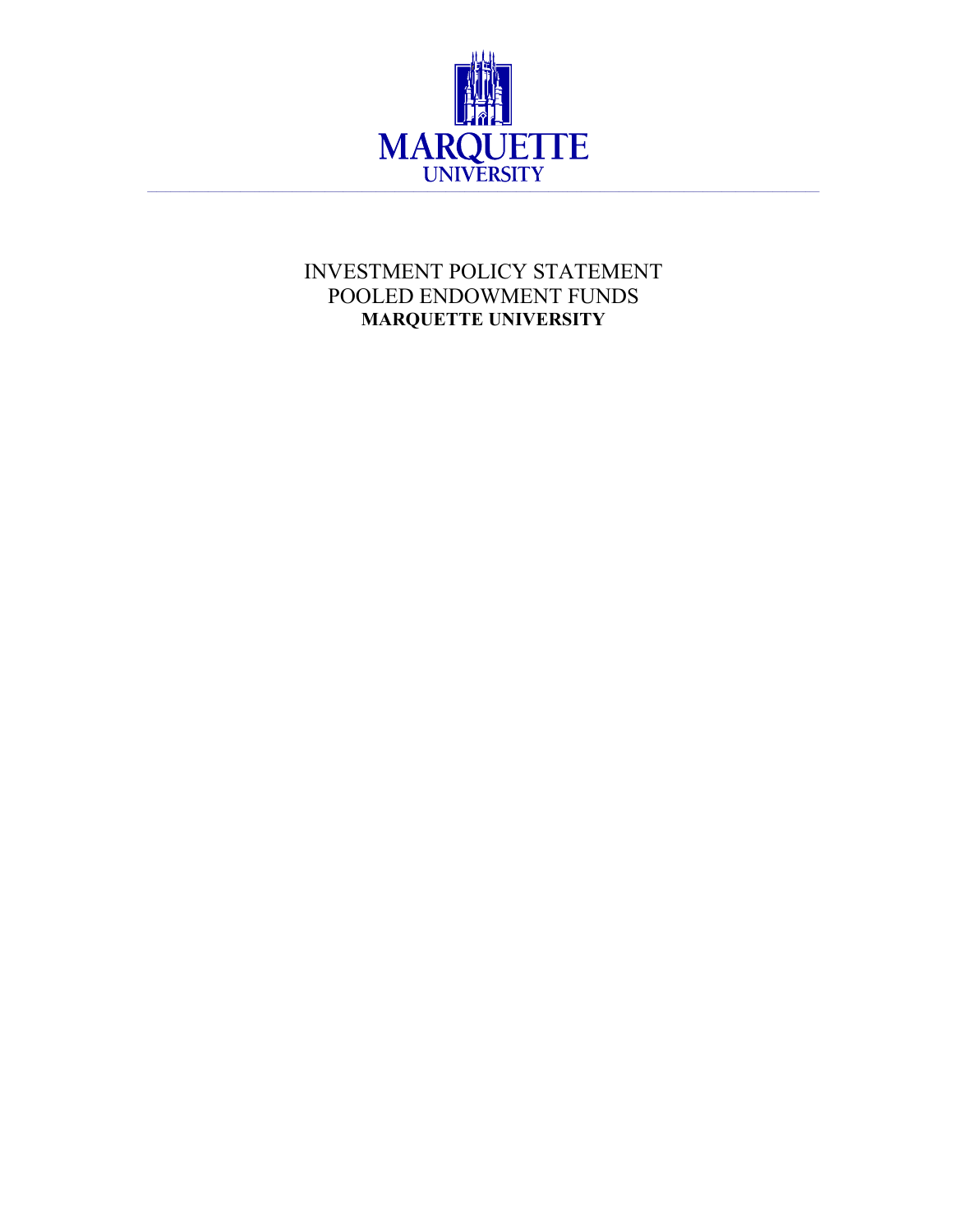## INVESTMENT POLICY STATEMENT POOLED ENDOWMENT FUNDS **MARQUETTE UNIVERSITY**

## **TABLE OF CONTENTS**

| I.    |  |
|-------|--|
| Π.    |  |
| Ш.    |  |
| IV.   |  |
| V.    |  |
| VI.   |  |
| VII.  |  |
| VIII. |  |
| IX.   |  |
| X.    |  |
| XI.   |  |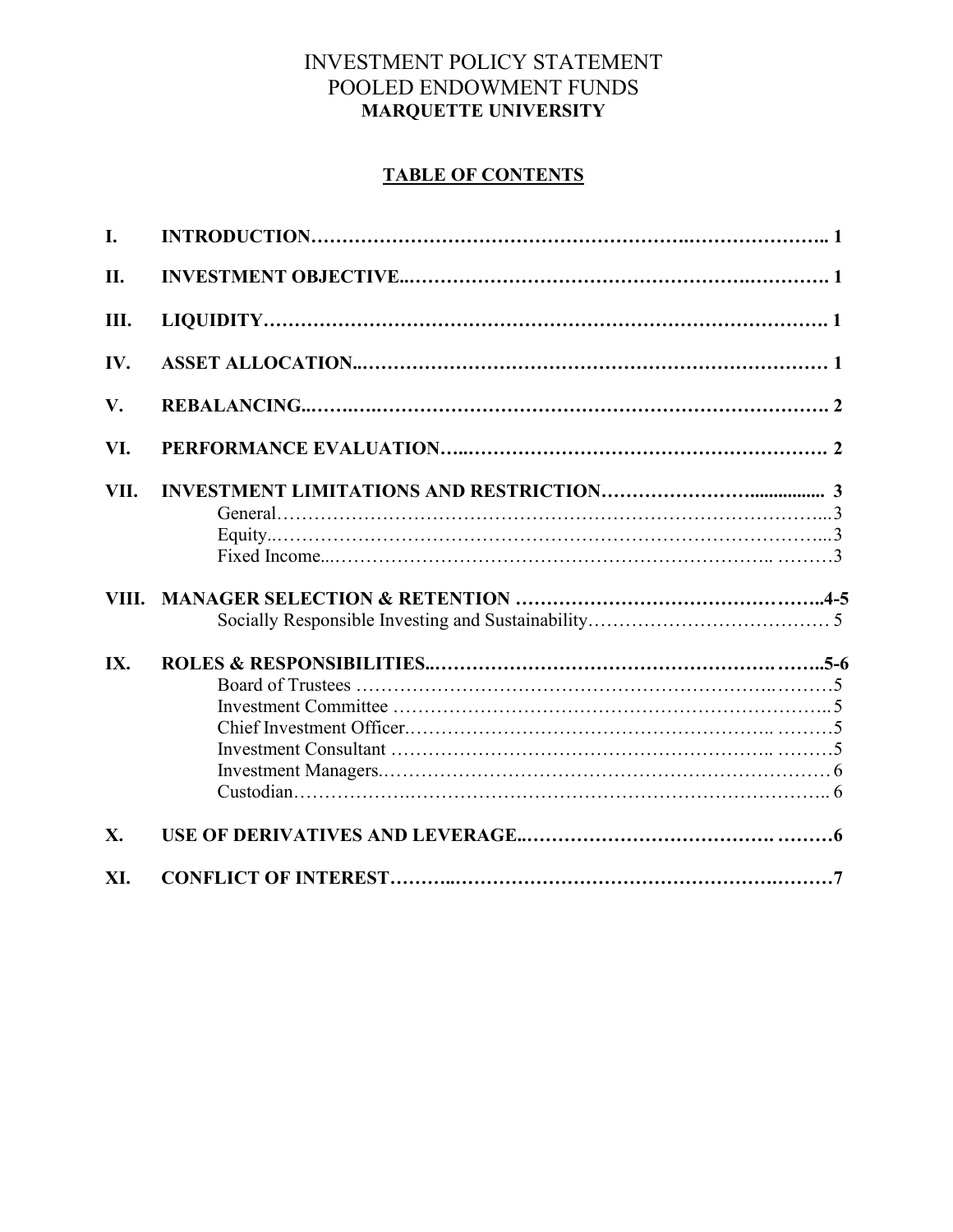## INVESTMENT POLICY STATEMENT POOLED ENDOWMENT FUNDS **MARQUETTE UNIVERSITY**

## **I. Introduction**

The Investment Policy Statement (IPS) sets forth the principles and guidelines for the prudent management of Marquette University's endowment assets. This IPS is established by the Board of Trustees and governs the authorities involved in managing the investments of the endowment fund (collectively, the "Fund").

## **II. Investment Objective**

The Fund's investment objective is to preserve its purchasing power, while providing a continuing and stable funding source to support the overall mission of Marquette University. To accomplish this objective, the Fund seeks to generate a total return that will exceed its annual spendable amount, all expenses associated with managing the fund and the eroding effects of inflation. It is the intention that any excess return (interest income, dividends, realized gains, and unrealized gains), above and beyond the amount approved for expenditure or distribution, will be reinvested in the Fund. The Fund will be managed on a total return basis, consistent with the applicable standard of conduct set forth in the Uniform Prudent Management of Institutional Funds Act (UPMIFA) adopted by the state of Wisconsin in 2009.

## **III. Liquidity**

The Fund has a long-term investment horizon with relatively low liquidity needs. For this reason, the Fund can tolerate short- and intermediate-term volatility provided that long-term returns meet or exceed its investment objective. Consequently, the Fund may take advantage of less liquid investments, such as private equity, hedge funds, and other partnership vehicles, which typically offer higher risk-adjusted return potential as compensation for forfeiture of liquidity. To ensure adequate liquidity for distributions and to facilitate rebalancing, the Chief Investment Officer will conduct ongoing reviews of total fund liquidity and report to Marquette's internal Investment Committee (IC) regularly.

#### **IV. Asset Allocation**

To achieve its investment objective, the Fund will allocate among several asset classes with a bias toward equity and equity-like investments. An equity bias is desirable as it provides a viable longterm hedge against inflation and has historically outperformed fixed income over longer periods of time. Other asset classes may be added in an attempt to enhance returns, reduce volatility through diversification, and/or offer a broader investment opportunity set.

The Domestic Equity allocation is intended to provide long-term growth and offer high expected real returns and liquidity. The International Equity segment is intended to enhance return and control risk by reducing the Funds' reliance on domestic financial markets. Private equity may provide even higher return potential by focusing on opportunities in less efficient and more illiquid markets. Diversified hedge strategies are employed to offer market comparable returns with lower expected volatility. Fixed income provides stability and protection in deflationary environments. Real assets provide the portfolio with a diversified hedge against inflation as well as a strong yield component. Lastly, Cash provides short-term liquidity and serves as a funding source for contributions and rebalancing.

The Fund will be diversified both by and within asset classes. The purpose of diversification is to provide reasonable assurance that no single security, or class of securities, will have a disproportionate impact on the performance of the total fund. As a result, the risk level associated with the portfolio investment is reduced.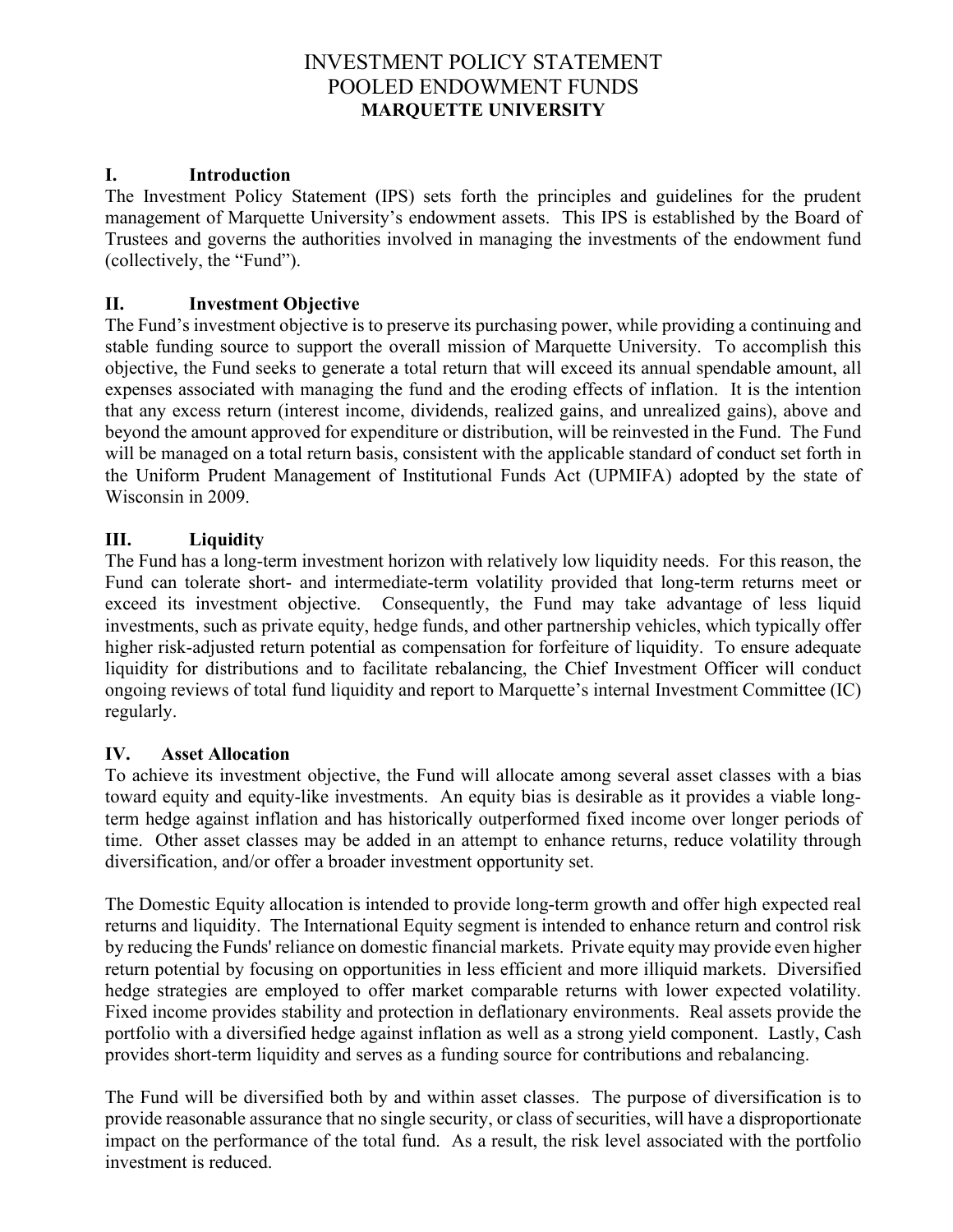The Fund's long-term, strategic asset allocation is presented in the following table, which also lists the long-term policy target allocations for each asset category and the permissible ranges of actual investment exposure.

| <b>Asset Class</b>   | <b>Policy Target</b> | <b>Policy Range</b> |
|----------------------|----------------------|---------------------|
| <b>Public Equity</b> | 35.0%                | $25.0\% - 45\%$     |
| Private Equity       | 10.0%                | $0.0\% - 20.0\%$    |
| Flexible Capital     | 30.0%                | $20.0\% - 40.0\%$   |
| Inflation Hedging    | 15.0%                | $5.0\% - 25.0\%$    |
| Fixed Income         | 10.0%                | $5.0\% - 20.0\%$    |
| Cash                 | $0.0\%$              | $0.0\% - 10.0\%$    |

## **V. Rebalancing**

The IC will review the Fund's asset allocation periodically. The IC will review deviations from asset class policy targets outside of the allowable ranges at any point in time and if necessary, rebalancing may occur.

In general, the Fund's average asset allocation should match the targets listed in the table above. However, there may be times when tactical over or underweights are maintained to take advantage of favorable market conditions or disequilibria in certain asset categories. In addition, the IC recognizes that investing in certain illiquid investments (i.e. primarily Private Equity, and Real Assets) makes it more challenging to quickly adjust those allocations. Furthermore, the pace of commitments to these investments must be measured to construct an optimally diversified portfolio. As a consequence of these constraints, deviations from policy targets may occur.

Cash receipts shall be invested as soon as practical and in accordance with the current asset allocation policy, unless otherwise approved.

## **VI. Performance Evaluation Benchmarks**

Benchmarks are useful to gauge the performance of the fund, but they are best viewed over longer periods, generally three –to five years. Benchmarks for each of the broad asset classes are presented in the table below.

| <b>Asset Class</b>    | <b>Benchmark</b>                           |  |
|-----------------------|--------------------------------------------|--|
| Public Equity         | MSCI All Country World Index               |  |
| Hedge/Absolute Return | <b>HFRI Fund Weighted Index</b>            |  |
| Private Equity        | Venture Economics All Private Equity Index |  |
| <b>Real Assets</b>    | CPI+5% / Customized Benchmark*             |  |
| Fixed Income          | Barclays Aggregate Index                   |  |
| Cash                  | Citigroup 90 Day T-bill index              |  |

\*Equally weighted between Barclays US TIPS 1-10 Year, 70%NCREIF/30%NAREIT, and equal sector-weighted S&P Goldman Sachs Commodity Index

The Fund will be compared to its Policy Benchmark, which represents the optimal "Policy Portfolio". The Policy Benchmark is defined as the sum total of all the policy target weights for each of the asset classes multiplied by the returns of their respective benchmarks. Significant performance deviations from the Policy Benchmark will be explained and appropriate actions taken if necessary.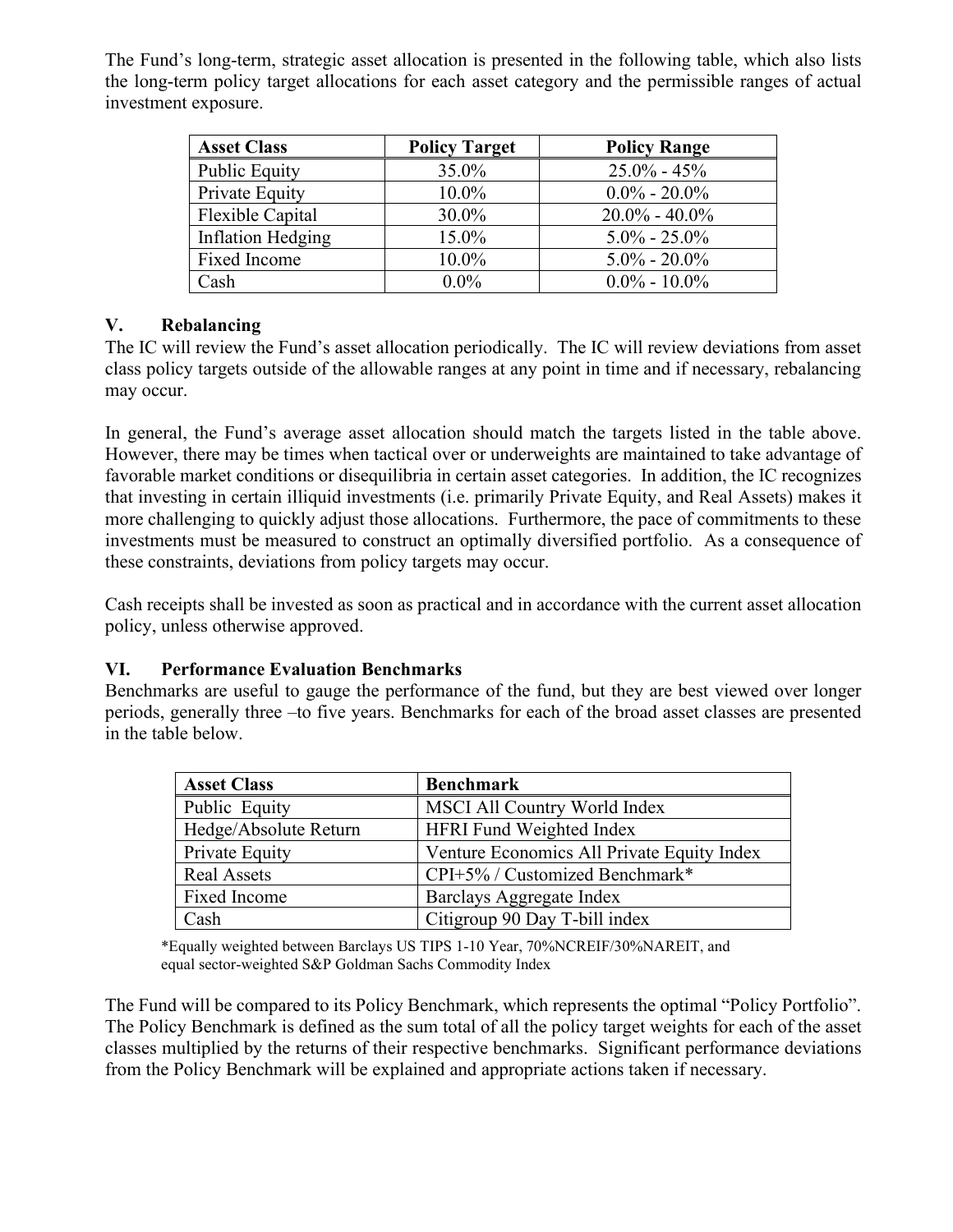In addition to the Fund and asset-class benchmarking, all managers within each asset class will be compared to their own relevant style index benchmarks. While a horizon of at least three years is the preferred comparison period, significant short-term differences will be highlighted and, if warranted, action steps recommended to the IC.

## **VII. Investment Limitations and Restrictions**

In order to define the level of risk that is acceptable in the investment portfolios, the following investment limitations and restrictions should be used as a guide. Investment managers selected to manage assets must adhere to these parameters, unless the IC has authorized modifications in writing. Investments in commingled funds are not subject to these restrictions; however, these parameters will be considered when selecting the appropriate investment manager.

## **General**

The following categories of investments are **not** permitted for investment without the IC's prior written approval or as specifically authorized in the implementation of alternative strategies: (i) private placements or restricted securities, other than Rule 144A Securities; (ii) commodities including gold, precious gems or commodity futures; (iii) uncovered options; (iv) short sales or margin transactions; (v) use of derivatives or leverage (see Section XI); and (vi) securities of the investment manager or its respective parent, subsidiaries or affiliates.

The manager will attempt to obtain the "best available price and most favored execution" with respect to all portfolio transactions.

### **Equity**

The maximum position in any security may not exceed 10% of the portfolio. The allocation to any one economic sector or country (for international equity portfolios) should not be excessive and should be consistent with the portfolio's benchmark index and with managers of similar investment styles.

#### **Fixed Income**

Not more than 10% of a manager's portfolio may be invested in the securities of any one issuer, with the exception of the U.S. Government, its agencies, or other sovereign government issuers. Securities denominated in foreign currencies are limited to not more than 10% of the total fixed income portfolio.

Investments rated below BBB- by Standard  $&$  Poors Corporation, or comparable nationally recognized rating services, are limited to not more than 10% of the fixed income portfolio. Unrated securities considered by the manager to be within the quality guidelines of the account may be purchased. In the case of a split rating, the higher rating shall apply. If a downgrade causes a violation of these guidelines, such downgraded security may be held at the manager's discretion. The duration of the fixed income portfolio may not differ by more than two years from the duration of its benchmark index.

## **VIII. Manager Selection & Retention**

The Chief Investment Officer, Consultant, and select members of the Office of Finance will interview and evaluate potential investment managers for recommendation. The final decision to hire or terminate an investment manager will ultimately be determined by the IC. In an attempt to provide almost daily monitoring of investment managers, the IC will rely heavily on the Chief Investment Officer and the Consultant.

Marquette University **s**eeks managers who demonstrate effective strategies, sustainable advantages, and high-quality organizational structures. The Fund expects its active managers to generate superior, relative risk-adjusted performance, net of all expenses. Passive mandates may be used in more efficient (occasionally in less efficient) segments of the capital markets, for the purpose of gaining market exposure. The IC shall determine the respective maximum allocations to single, active managers.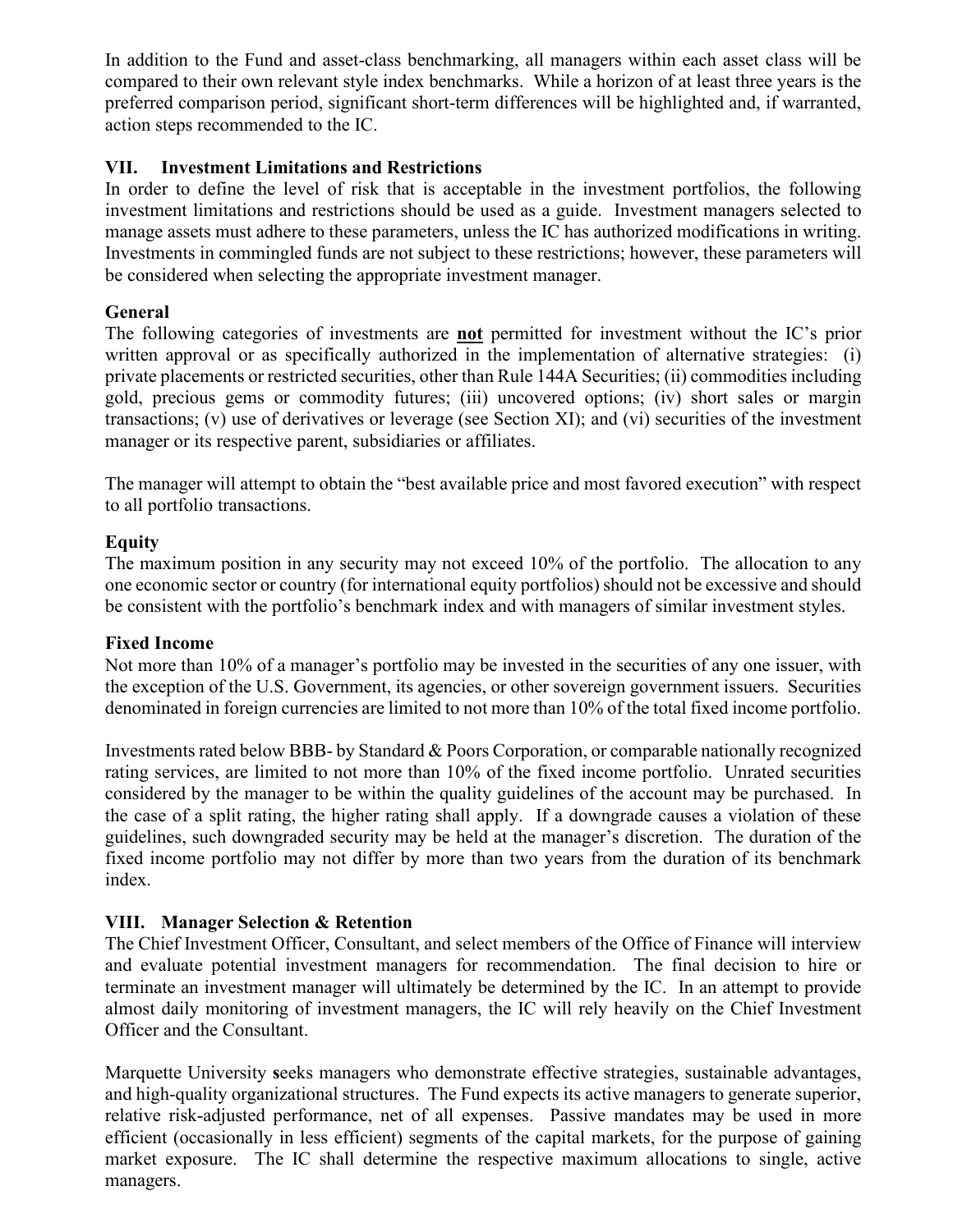Attractive firm characteristics include:

- strong reputation in the marketplace and a meaningful, high-quality, institutional client base;
- aligned interests (e.g. significant amount of principal/employee dollars invested in the funds);
- stable and experienced professional team and principals/employees own equity in the firm
- controlled growth and a manageable level of assets under management; and
- competitive long-term performance among peers.

The Chief Investment Officer and Consultant will conduct extensive due diligence prior to recommending each external manager to the IC. Evaluations include meetings with key personnel and typically include at least one on-site visit to the principal office. Research also includes reviews of audited financial statements, reference checks with other clients and business associates, and comparison to competitors. When deemed appropriate, background checks will be conducted. The Chief Investment Officer and Consultant will use their respective networks of contacts to gain further confirmation of a manager's abilities and business practices. New firms have additional business risk and are subject to a more rigorous level of due diligence and more stringent ongoing monitoring. Selection of investment managers is not geographically restricted.

The ongoing review and analysis, both quantitative and qualitative, of existing investment managers is just as important as the due diligence implemented during the manager selection process. In addition to performance measurement noted below, the Chief Investment Officer and/or the Consultant will monitor for consistent implementation of investment strategy and philosophy, appropriate risk controls, adherence to any stated guidelines, and any material changes in the manager's organization and/or personnel.

The performance of the Fund's investment managers will be actively monitored by the Chief Investment Officer and/or the Consultant, who will report any meaningful observations and performance deviations to the IC in a timely manner. Performance will be evaluated versus appropriate benchmarks and peer universes, but emphasis will be placed on relative performance over longer investment periods (Typically, a full market cycle).

The IC has the discretion to take corrective action by replacing a manager if the IC deems it appropriate at any time. Corrective action typically occurs as a result of meaningful organizational or processrelated change, and, in some cases, sustained relative underperformance. Significant short-term underperformance will also trigger a review.

Manager fees are expected to be reasonable. Incentive performance fees are common in the illiquid asset categories and, in some cases, more traditional asset classes.

## **Socially Responsible Investing and Sustainability**

The endowment's investment objectives are long-term, and Marquette University will prudently integrate ethical and social values to align mission-related considerations while achieving maximum risk-adjusted returns. The university will consider an investment manager's integration of environmental, social and governance as part of the investment process. In addition, the university will seek to invest alongside investment managers that reduce carbon emissions and greenhouse gases, promote social responsibility, and seek solutions to climate change. Specific to fossil fuels, the following outlines the university's policy and considerations:

- Marquette prohibits direct investments in public securities whose primary business is the exploration or extraction of fossil fuels.
- Marquette will monitor the indirect exposure to fossil fuels via commingled funds and will prudently evaluate these managers on a case-by-case basis.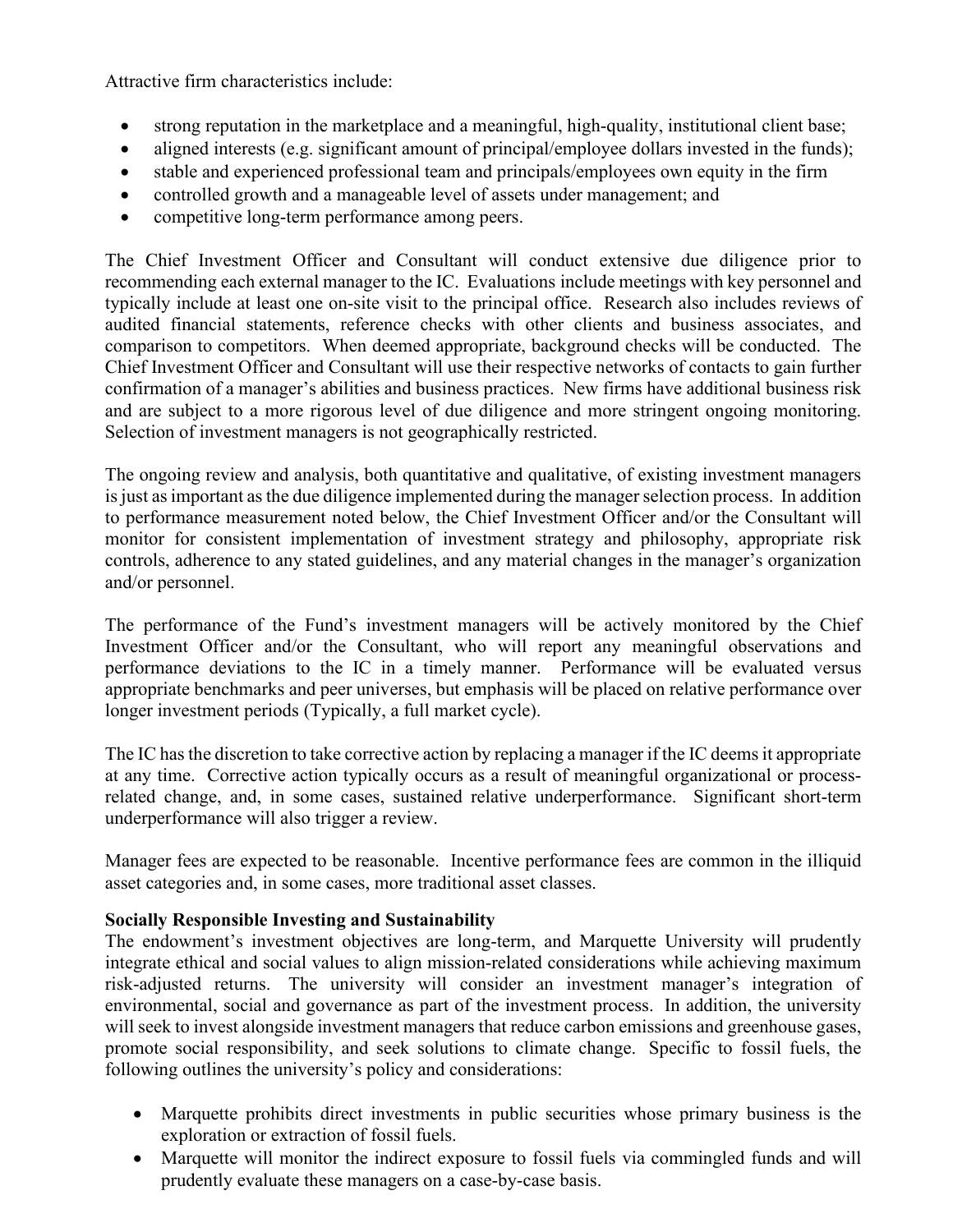- Marquette will allow private investments in fossil-fuel related strategies to wind down in accordance with the terms of the partnership agreement.
- Marquette will direct investment managers to vote shareholder proxies in favor of carbonreduction resolutions.

Marquette University understands the global economy transition to sustainable energy from fossil fuels will be a gradual replacement, but without delay, and retains the ability to maintain exposure to fossil fuels on a case-by-case basis where companies are transitioning their business models to incorporate climate solutions.

### **IX. Roles & Responsibilities**

Various parties contribute to the successful management of the Fund. The IC is responsible for implementing the strategic direction, with Board approval, and for overseeing the investment of the assets. The Investment Managers make the day-to-day investment decisions for their portfolio of assets, subject to the guidelines contained herein. The Custodian is responsible for holding and accounting for the Funds investments, while the Consultant serves as a resource to the Chief Investment Officer regarding investment strategy and manager selection and assists in the performance evaluation process. More specifically, the parties have the following responsibilities:

### **Board of Trustees**

The Board of Trustees (Board) plays an instrumental role in defining the strategic investment objectives and ensuring the appropriate governing policies are in place. As a fiduciary, the Board should promote the development of best practices and provide prudent oversight on all aspects of endowment management. To fulfill these responsibilities, the Board sets and approves the Investment Policy Statement and delegates the direct Fund management to Marquette's internal IC. In addition, the Board is responsible for approving the Spending Policy and reviewing annual spendable amounts received from the Office of Finance.

#### **Investment Committee**

The IC is responsible, subject to Board approval, for implementing investment objectives and directly monitoring that recommendations are consistent with the Fund's investment goals. They will evaluate and approve investment managers, custodians and investment consultants, as needed, and deploy existing assets and new monies to investment managers. The IC will review and evaluate investment results and take whatever action is deemed prudent when an investment manager fails to meet performance standards or violates the investment guidelines. They also are responsible for compliance with all federal and state regulations.

#### **Chief Investment Officer**

The Chief Investment Officer has the responsibility of administering all aspects pertaining to the management of the Fund and will report to the IC on all matters relating to the investment and stewardship of the assets. The Chief Investment Officer will serve as the primary contact for the Fund's investment managers, consultants, and custodian. The Chief Investment Officer will maintain detailed knowledge of the Fund and its managers and monitor performance of the investments routinely.

#### **Investment Consultant**

The Consultant is responsible for providing proactive advice and education pertaining to investment guidelines, asset allocation structure and investment managers. The Consultant will assist in the selection of new investment managers and will alert the Chief Investment Officer any important developments at the current managers' firms. In addition, the Consultant will provide performance evaluation reports for the Fund on a monthly basis. Reports will include the performance of each of the investment managers and the total fund compared to appropriate market indices and peer groups.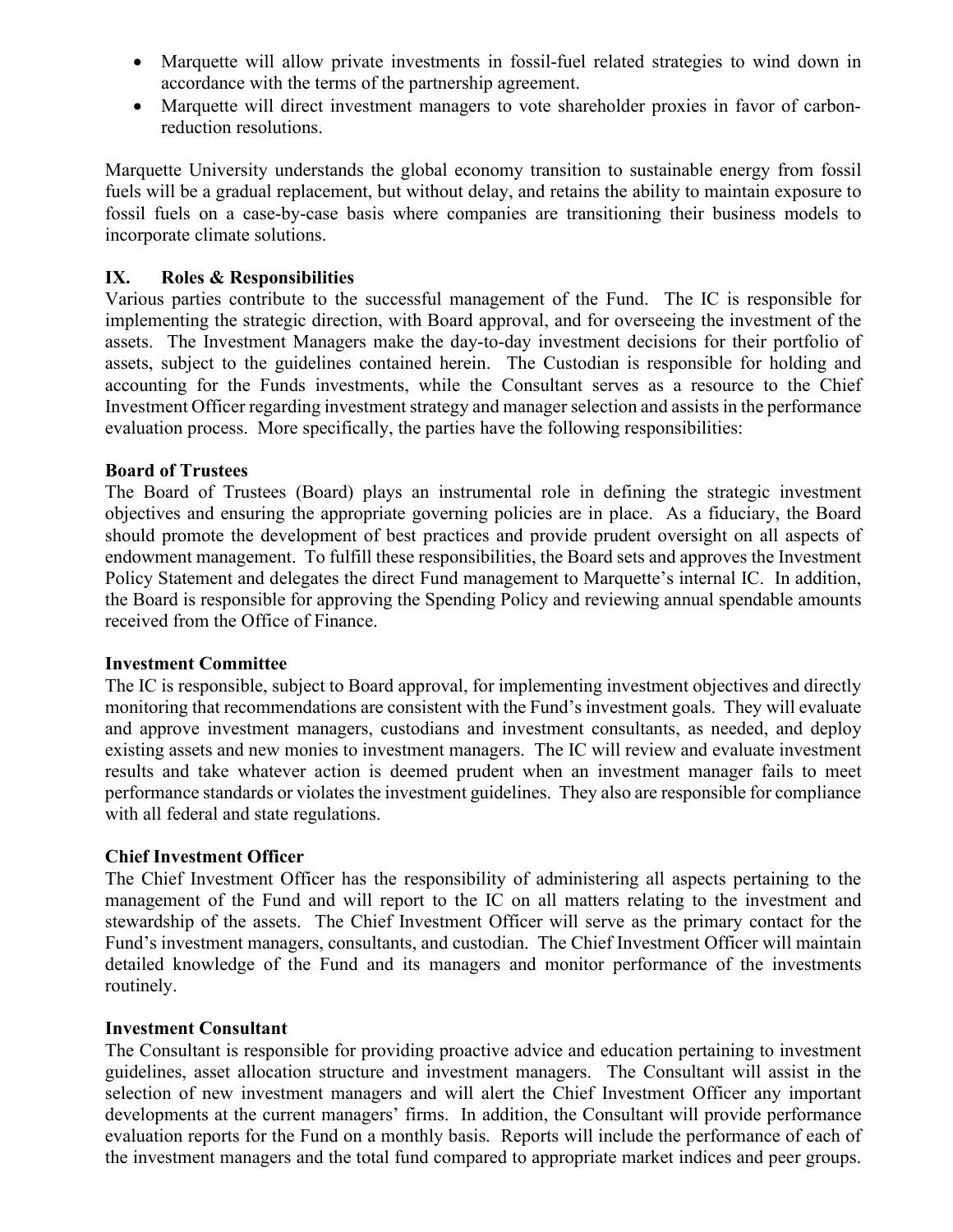The Consultant will meet with the Chief Investment Officer at least quarterly to discuss fund performance and other pertinent matters.

## **Investment Managers**

Investment managers retained by Marquette University are expected to comply with the following list of duties and responsibilities. These items will be communicated in writing to all retained managers, along with any specific guidelines or constraints to the investment mandate.

- Promptly inform the Chief Investment Officer in writing regarding all significant and/or material matters and changes pertaining to the investment of Fund assets, including, but not limited to:
	- o investment strategy
	- o portfolio structure
	- o tactical approaches
	- o ownership/organizational structure
	- o financial condition
	- o professional staff
	- o guideline changes
	- o all SEC and other regulatory agency proceedings affecting the firm
- Promptly vote all proxies and related actions in a manner consistent with the long-term interests and objectives of the Fund set forth herein. Each manager shall keep detailed records of said voting of proxies and related actions and will comply with all regulatory obligations related thereto.
- Utilize the same care, skill, prudence and due diligence under the circumstances then prevailing that experienced investment professionals acting, in a like capacity and fully familiar with such matters would use in like activities for like funds with like aims in accordance and compliance with applicable local, state, and federal laws, rules, and regulations, including but not limited to, those pertaining to fiduciary duties and responsibilities.

## **Custodian**

The custodian's role is to receive, hold, manage, and invest, to the extent directed by the Chief Investment Officer, the fund assets. The custodian will make payments from the funds to such persons or organizations as designated in writing by authorized Marquette University personnel. It will keep accurate and detailed accounts of all investments, receipts, disbursements and other transactions and will provide the Chief Investment Officer and the Consultant with a written account of all holdings and transactions on a monthly basis.

## **X. Use of Derivatives and Leverage**

In general, the Fund will **not** make use of derivatives or leverage on a direct basis. However, the Fund may and will likely have exposures through certain investment managers, such as those in the Private Equity, Hedge/Absolute Return, and Real Assets. When prudently used, derivative instruments and strategies can represent an important element of a diversified portfolio. Derivatives offer investment management firms effective alternatives to trading physical securities, provided firms have the technical knowledge of the market factors, the quantitative skills to analyze the securities over a range of scenarios and the ability to determine reasonable valuation before purchasing. Portfolio management agreements or manager guidelines must explicitly authorize the use of derivatives, or clearly state when their use is permitted.